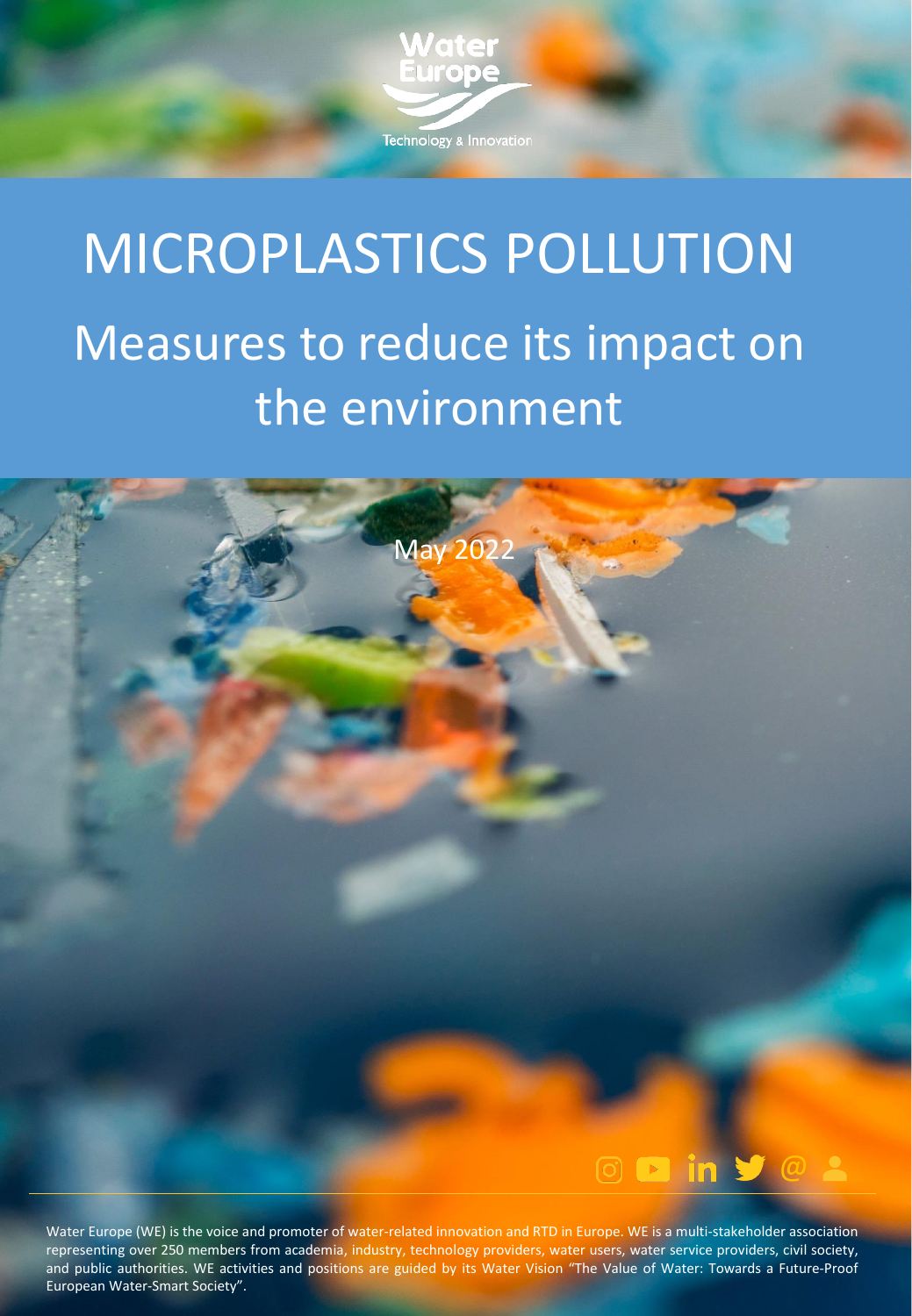#### Regulation on Microplastics Pollution

#### Water Europe Vision

Water Europe has set out a blueprint for a society in which the true value of water is recognised and realised, and all available water sources are managed in such a way that water scarcity and pollution of water are avoided, water and resource loops are largely closed to foster a circular economy and optimal resource efficiency, while the water system is resilient against the impact of climate change events ; and all relevant stakeholders are involved in the governance of our water system.









**Multiple Waters Digital Water Value in Water Hybrid Grey-Green Infrastructure**

### Microplastics management in a Water-Smart Society

Water Europe welcomes the initiative for a regulation on microplastics pollution, which aims to improve the science on the risks and occurrence of microplastics pollutants in the environment and reduce pollution and health risks. Beyond protecting tap water for human consumption, this regulation will also support healthy bathing waters. Therefore, this regulation will buttress a Water-Smart Society in Europe.

The international and European commitments of the European Commission to fight plastics pollution at all stages of its life cycle (cf. speech of Commissioner Sinkevičius, Nairobi, 2 March 2022) will support different EU strategies, such as the Circular Economy Action Plan. Europe must tackle the different concerns of microplastics pollution by establishing an ambitious definition of microplastics, ensuring robust and transparent data based on science and effective water-smart management of plastics.



### 66

**I am glad that with EU input the global community today stepped up to fight plastics pollution. We will engage actively in the discussions of a legally binding agreement that looks at all stages of the plastics life cycle from product design to waste.**

> Commissioner Virginijus Sinkevičius (during his speech in Nairobi at the United Nations Environment Assembly for a global agreement to fight plastic pollution)

**Concerns of microplastics pollution**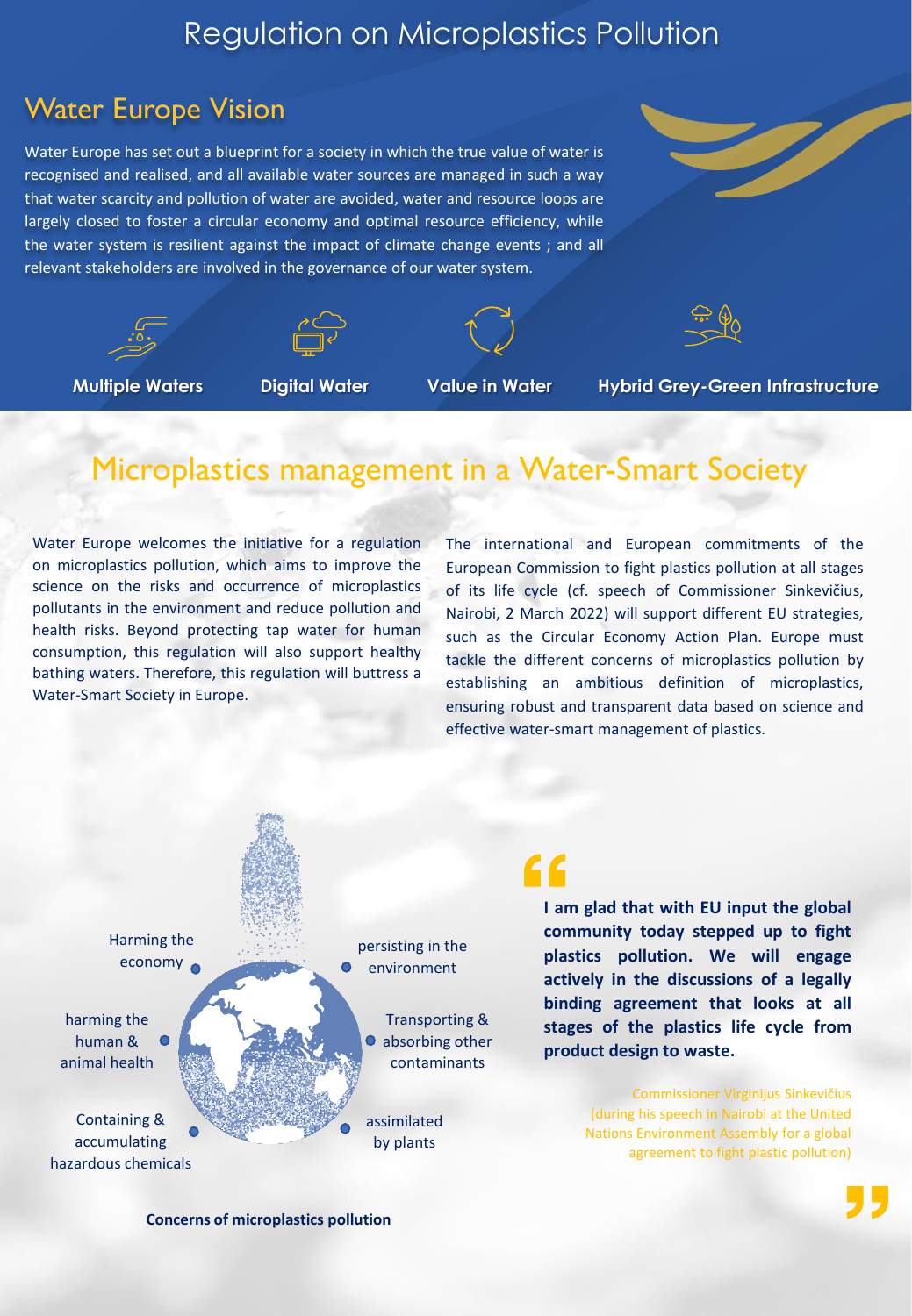#### 1 **<sup>A</sup> clear European-wide definition**

The regulation has to give a concrete European-wide definition of microplastics, based on science and compatible with the objective to fight microplastics pollution. There is a consensus to consider microplastics as all plastic particles smaller than 5 mm<sup>12</sup>. This definition should not allow any legal loopholes or uncertainties. The World Economic Forum recognises that the majority of microplastics in the marine environment comes from 'secondary microplastics', a result of degradation of larger plastics<sup>3</sup>. Plastic pollution is already a major concern for both the environment and human health. It still faces difficulties regarding monitoring and treatment possibilities. For those reasons and to stress the importance of the required "preventive" character of this regulation, the definition needs to be the first instrument to provide a clear framework for fighting microplastics pollution.



3

## **Consolidate transparent and science-based data of the whole** 2**life cycle of microplastics**

We need to share European-wide standards, methods and given information publicly to improve the science on the risks and occurrence of microplastics pollution. It will allow limiting further damage to the environment and public health, which already constitutes a major problem, especially as it is a recent and still unknown risk. The European Union already recognised the lack of reliable information on levels of primary microplastics entering Europe's sewage systems or surface waters.<sup>4</sup> That includes:

- **An analytical standard** which is based on scientifically valid and accepted methods for microplastic measurement for microplastic release is critical.
- **Methods to quantify the presence of microplastics** in water must also be universalized in order to reach a more reliable and valid understanding of the microplastic situation in Europe and the world.
- **Data transparency** plays a big role in order to change consumption habits and to accelerate research work through cooperation and sharing knowledge. The European Commission needs to provide sustainable information and a clear labelling, including the whole supply chain and the totality of environmental and material information of products along their entire life cycle, as well as their quality and the quantity of plastics used. For an effective change of consumption, that information should be openly accessible and cost-free.

#### **A new life cycle approach for plastics that leaves no one behind**

While working on the best practices and technologies, the European Commission needs to fix European-wide standards regarding the whole life cycle of microplastics and consumption habits of the economy without putting the weight of the transition on the consumers' shoulders. IUNC assessed that "the main 'primary microplastics released in the ocean mainly originate from land activities"<sup>5</sup>.

- 1 UNEP: [https://wedocs.unep.org/bitstream/handle/20.500.11822/12079/brochure-microplastics.pdf?sequence=1&amp%3BisAllowed=.](https://wedocs.unep.org/bitstream/handle/20.500.11822/12079/brochure-microplastics.pdf?sequence=1&%3BisAllowed=)
- 2 European Union: [https://ec.europa.eu/environment/topics/plastics/microplastics\\_en.](https://ec.europa.eu/environment/topics/plastics/microplastics_en) 3 World Economic Forum: [https://www3.weforum.org/docs/WEF\\_The\\_New\\_Plastics\\_Economy.pdf](https://www3.weforum.org/docs/WEF_The_New_Plastics_Economy.pdf).
- 4 Umweltbundesamt: [https://www.umweltbundesamt.de/sites/default/files/medien/378/publikationen/texte\\_64\\_2015\\_sources\\_of\\_microplastics\\_relevant\\_to\\_marine\\_protection\\_1.pdf](https://www.umweltbundesamt.de/sites/default/files/medien/378/publikationen/texte_64_2015_sources_of_microplastics_relevant_to_marine_protection_1.pdf).
- 5 IUCN: <https://portals.iucn.org/library/sites/library/files/documents/2017-002-En.pdf>.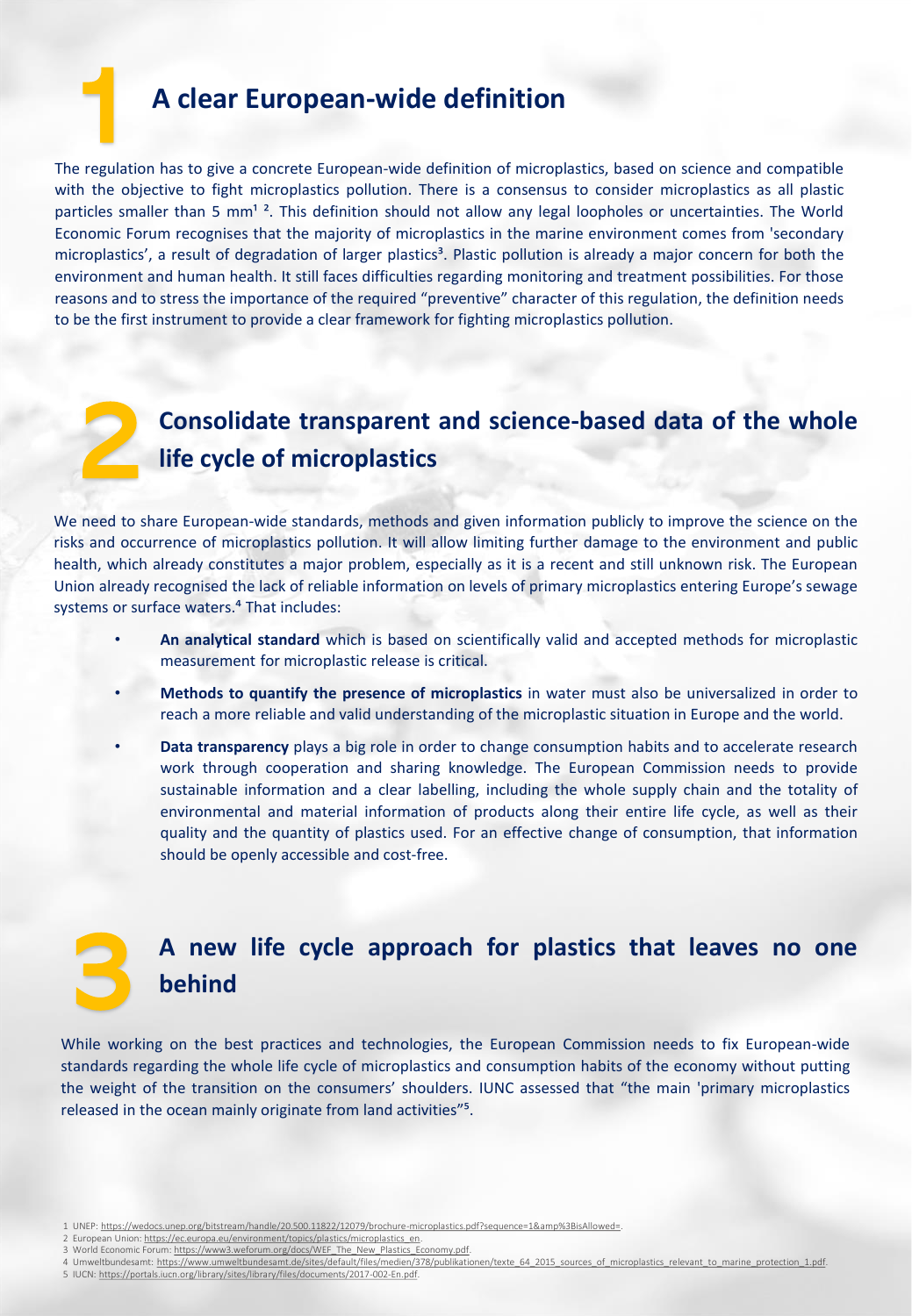#### That includes:

- **Avoiding microplastics pollution at the source** is the most effective measure: **reducing production and consumption of plastics**, by developing alternatives or non-chemical materials. The textile industry together with tire dust are the main source of microplastics in the ocean<sup>6</sup> and therefore, must embrace their societal responsibility. The solutions lie also in a wider frame of behavioural **change of consumption patterns** and uses of materials, as well as **avoiding the commercialisation** of materials with high potential for releasing microplastic particles.
- **Ending the waste status at the end of the life cycle** of microplastics through **treatments, recycling techniques** and **standards for microplastics releases** on the European level; in order to prevent any further harm that they could cause to the human health on bathing areas (BWD) and also through drinking water (DWD). Microplastics are already found not only in the environment but even in human blood<sup>7</sup>.
- **Leaving no one behind** is a key priority in the agenda for transformative change thus policies should ensure that the transition towards a sustainable and circular economy is **affordable for everyone**. Therefore, the burden of disposal should rely on the industries; environmentally friendly products should be incentivized, while conventional polluting products should be commercialized including the cost of negative environmental externalities.

Lastly, we reaffirm our societal responsibility to build a Water-Smart Society. Wastewater treatment plants must continue being supported and well equipped with microplastic retention technologies to contribute to a healthy environment.

6 IUCN: <https://portals.iucn.org/library/sites/library/files/documents/2017-002-En.pdf>.

7 H.A. Leslie, M.J.M. van Velzen & co., *Discovery and Quantification of Plastic Particle Pollution in Human Blood*, Environment International (2022) [https://www.sciencedirect.com/science/article/pii/S0160412022001258#!](https://www.sciencedirect.com/science/article/pii/S0160412022001258).